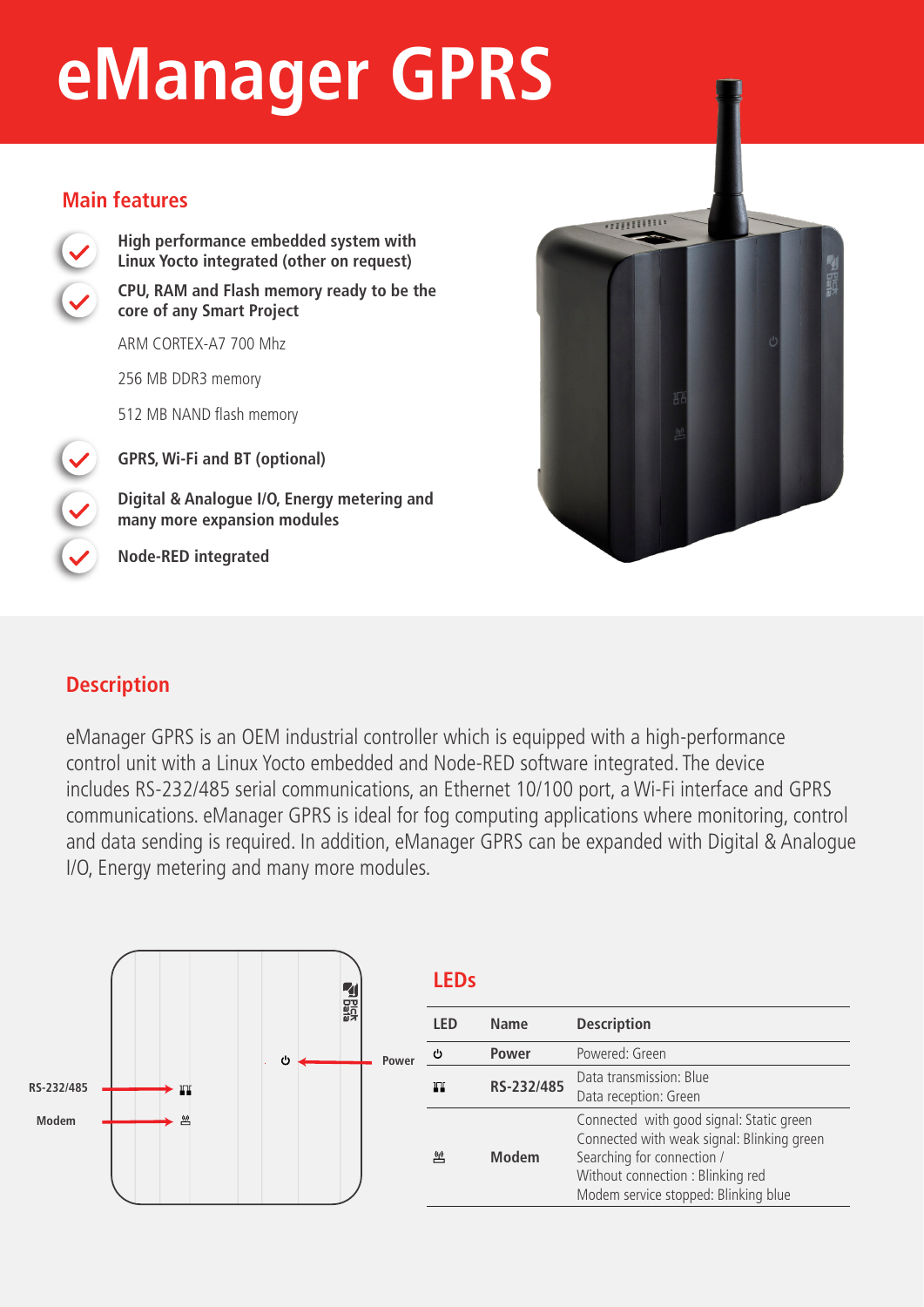## **Dimensions**





## **Technical features**

| <b>Category</b>           | <b>Parameters</b>                  | Value                                                           |
|---------------------------|------------------------------------|-----------------------------------------------------------------|
| <b>Power circuit</b>      | Power supply                       | 85  264 Vac / 120  300 Vdc                                      |
|                           | <b>Frecuency</b>                   | 47  63Hz                                                        |
|                           | Consumption (a.c. / d.c.)          | 8,8  10,5 VA / 6,4  6,5 W                                       |
| <b>Control unit</b>       | <b>CPU</b>                         | ARM Cortex-A7 700 Mhz                                           |
|                           | <b>RAM Memory</b>                  | 256 MB DDR3                                                     |
|                           | <b>Flash Memory</b>                | 512 MB NAND                                                     |
|                           | <b>Clock</b>                       | RTC with supercap to backup clock time                          |
| <b>Environmental</b>      | <b>Operating temperature</b>       | $-20$ $+50$ °C                                                  |
| conditions                | <b>Relative humidity</b>           | 595%                                                            |
|                           | <b>Maximum working altitude</b>    | 2000 m                                                          |
| <b>Mechanical</b>         | <b>Enclosure material</b>          | UL94 polycarbonate - Self-extinguishing V0                      |
| characteristics           | <b>Protection grade</b>            | IP20 (assembled)                                                |
|                           | Dimensions (Width x High x Length) | 87,5 x 88,5 x 48 mm (5 DIN rail modules)                        |
|                           | Weight                             | 90q                                                             |
|                           | <b>Mounting</b>                    | DIN rail 46277 (EN 50022)                                       |
|                           | <b>Connectors</b>                  | Pluggable terminals, max. wire section 1,5 mm <sup>2</sup>      |
| <b>Electrical and</b>     | <b>Electric shock protection</b>   | Double-insulated class II                                       |
| safety features           | <b>Insulation</b>                  | 3 kVac                                                          |
|                           | <b>Installation category</b>       | <b>CAT III 300 V</b>                                            |
| <b>Wireless interface</b> | Wi-Fi                              | 802.11 b/g/n (2.4 GHz)                                          |
|                           | <b>BT</b> (optional)               | 4.2                                                             |
| <b>Radio interface</b>    | <b>Type</b>                        | Quad-band GSM/GPRS                                              |
|                           | <b>Frequency bands</b>             | 850 / 900 / 1800 / 1900 MHz                                     |
|                           | Antenna                            | External                                                        |
|                           | <b>Connector</b>                   | <b>SMA</b>                                                      |
| <b>Serial interface</b>   | <b>Type</b>                        | RS-232 (full-duplex) / RS-485 (half-duplex). Galvanic isolation |
|                           | <b>Baud rate</b>                   | 9600115200 bps                                                  |
| Network interface         | <b>Type</b>                        | Ethernet                                                        |
|                           | <b>Working speed</b>               | 10/100 Mbps                                                     |
| <b>Standards</b>          | <b>Standards</b>                   | UNE EN 61010-1, UNE-EN 61000-6-2, UNE-EN 61000-6-4              |
|                           |                                    |                                                                 |